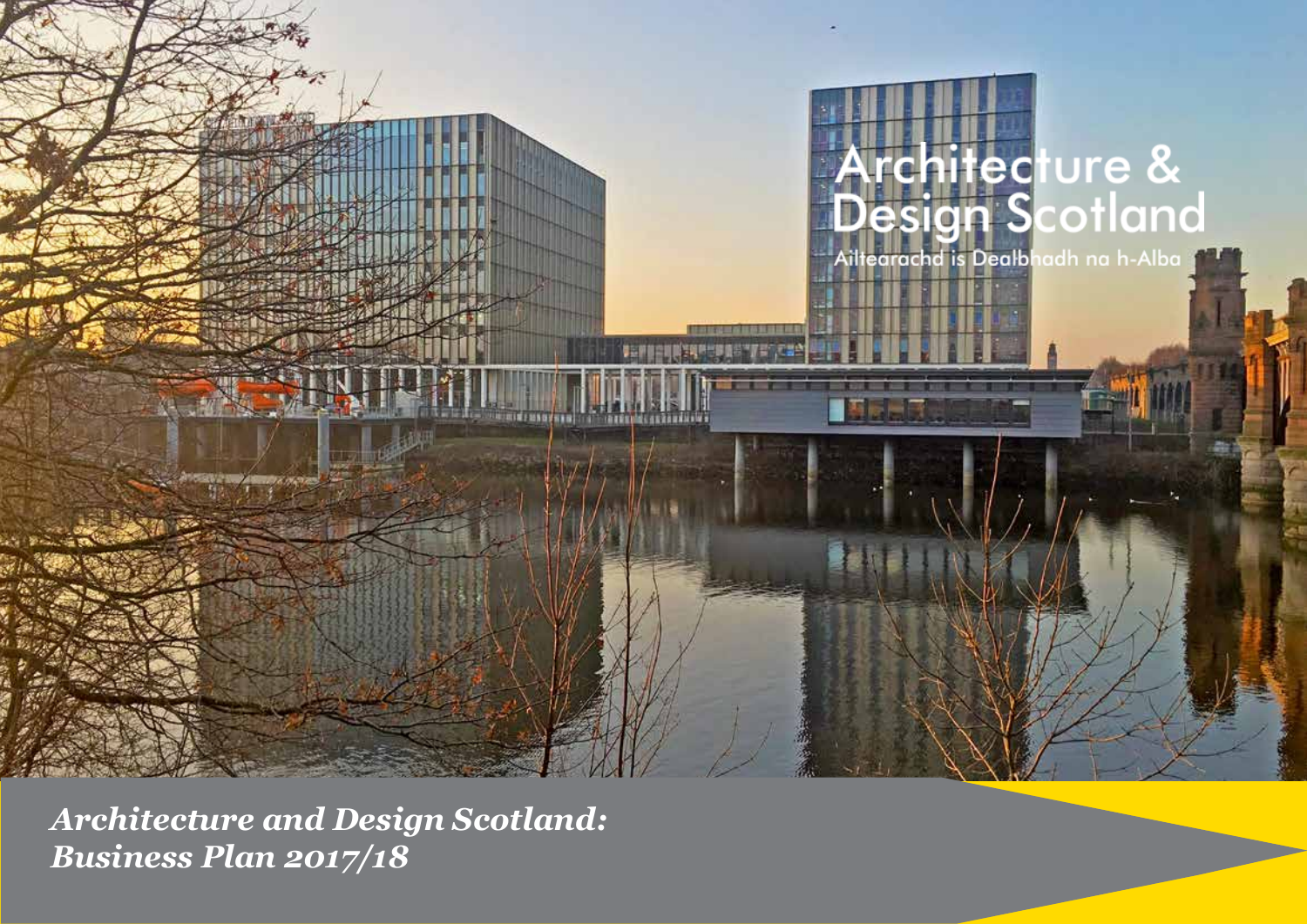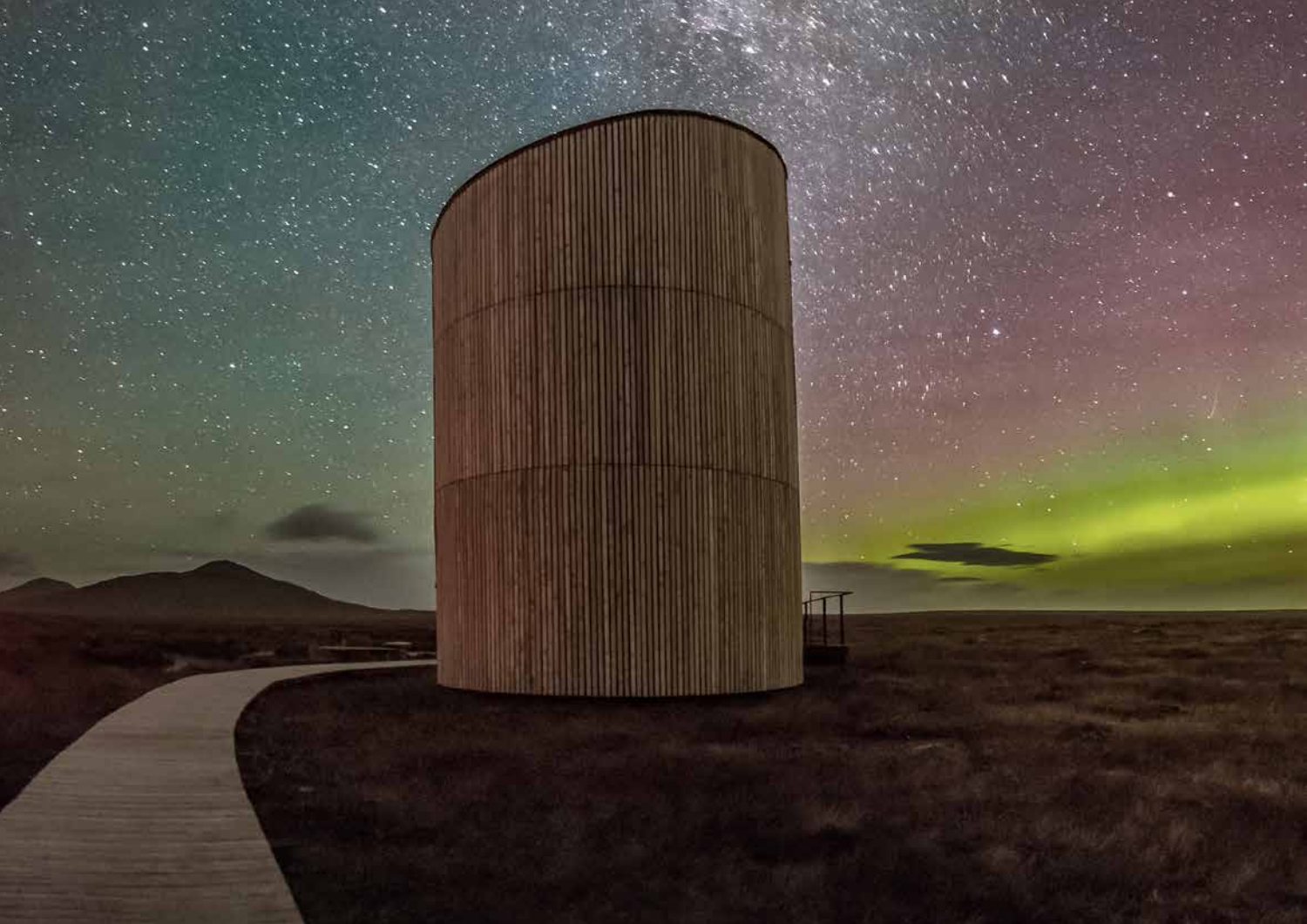# *Our vision*

**We live in a Scotland where a welldesigned built environment supports sustainable, resilient communities which meet the needs of all.** 

To realise our vision, we have identified a set of outcomes to work towards. These support the national outcomes set out by the Scottish Government to ensure that what we do will make a positive contribution to the lives of Scotland's people.

Over the next three years, we will work to ensure that more people in Scotland:

- are involved in decisions that affect their places
- benefit from well-designed buildings, places and spaces
- see how good design adds value to their lives.

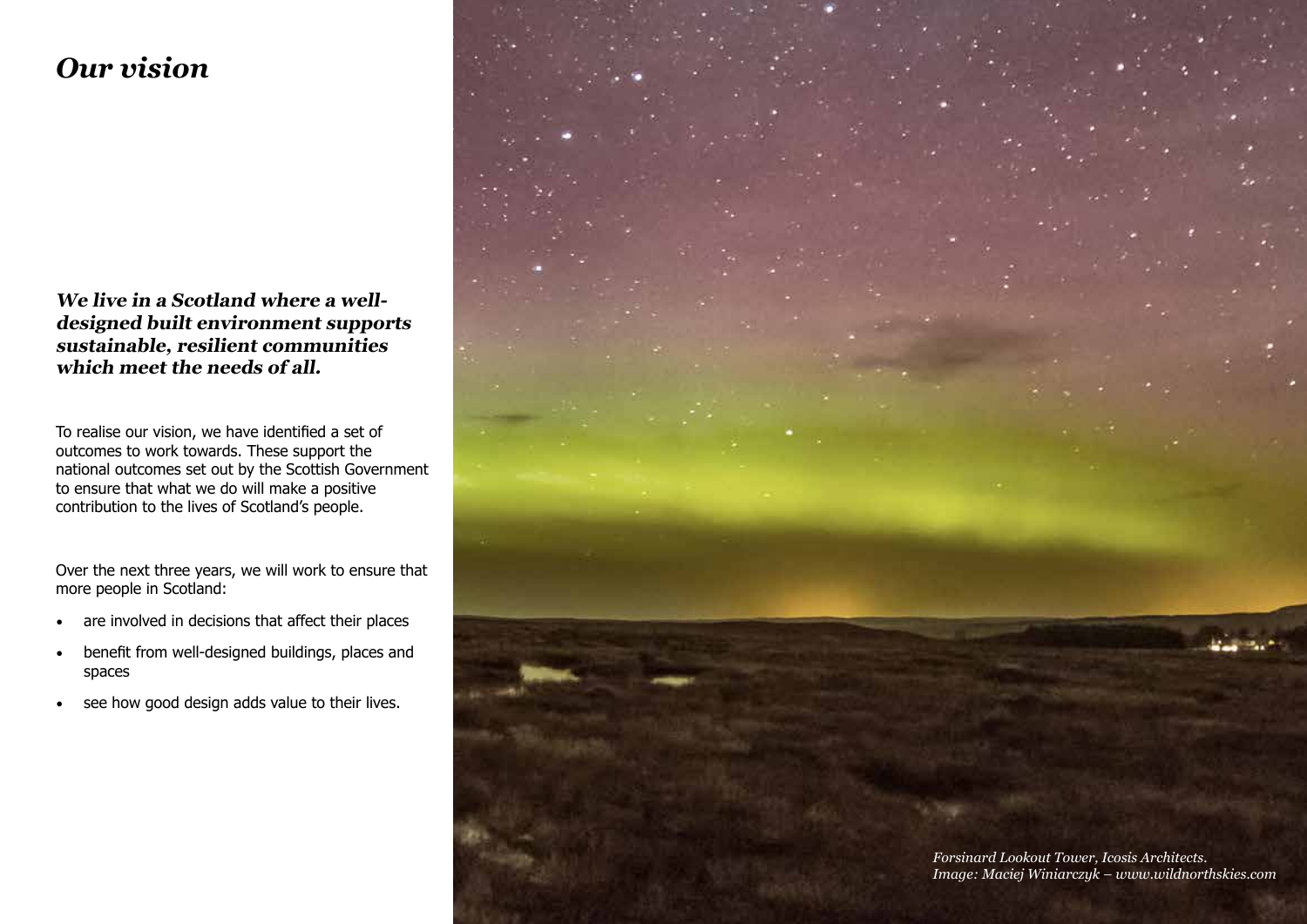# *Delivering our vision*

The nature of the built environment is broad and the potential scope of our work reflects this. To focus our work, we have therefore identified a set of issues we want to tackle.

In deciding on these, we have listened carefully to our stakeholders and reflected on their views and been guided by the priorities of the Scottish Government, notably the reform of the planning system, the delivery of affordable housing, provision for early years and the regeneration of our town centres.

In each of our focus areas we will deliver a mix of advice, capacity building and outreach as we work to promote the value of good design. Within this we will pay particular attention to promoting Scotland on the international stage, building on our successful presence during the Year of Innovation, Architecture and Design at the Venice Biennale and the Arctic Circle Forum in Reykjavik.

#### **The delivery of inclusive growth through more and better housing**

Why? Because providing advice on housing developments, exploring new approaches to planning and delivery and sharing good practice from across the country will enable us to support the Joint Housing Delivery Plan, create better designed places and help meet the government's target of creating 50,000 new affordable homes by 2020.

#### **Creating better schools, hospitals and other public investment**

Why? Because working with users to inform design briefs for new schools, hospitals and other public buildings and promoting how this collaborative approach works, empowers people in decision-making, supports design-led procurement and improves the way we deliver public services.

#### **Improving the design quality of infrastructure and public space**

Why? Because supporting the implementation of [Designing Streets](https://beta.gov.scot/publications/designing-streets-policy-statement-scotland/) and [Green Infrastructure: Design and](https://beta.gov.scot/publications/green-infrastructure-design-placemaking/)  [Placemaking](https://beta.gov.scot/publications/green-infrastructure-design-placemaking/) will encourage more effective engagement with communities in creating places. We will deliver projects that help meet social and environmental needs; improve health and wellbeing; increase walking and cycling; facilitate climate change adaptation; encourage urban biodiversity and underline the benefits of preventative expenditure.

#### **Increasing the emphasis on community empowerment**

Why? Because by working with communities to shape their places, we can support community empowerment, help create sustainable places designed around people and promote a stronger sense of local identity. As part of this work we will underline the key importance of stewardship at all levels, as looking after what we have and building a sense of shared ownership of the built environment is critical for a more sustainable future.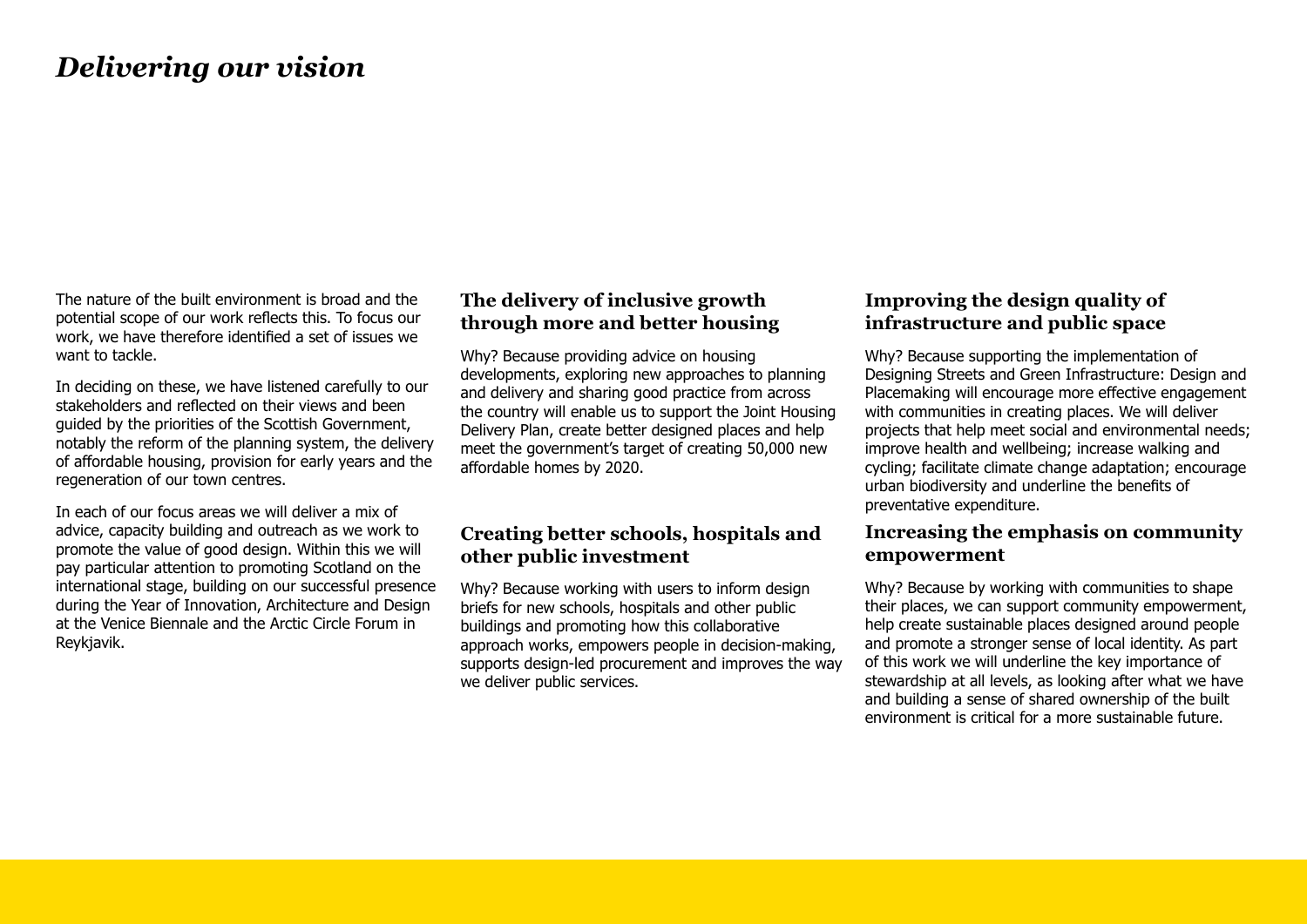### *Focus We will*

**The delivery of inclusive growth through more and better housing**

**Creating better schools, hospitals and other public** 

**Improving the design quality of infrastructure** 

**and public space**

**investment**

Contribute to implementing the Scottish Government's Joint Housing Delivery Plan

Prioritise housing-based development proposals through our advisory work

Support local authorities in the preparation of effective spatial strategies

Work with users to inform design briefs for new education, healthcare and other public buildings

Support the creation of spaces to deliver services for children in their early years

Develop place-based approaches to asset management, service planning and spatial planning

Work with funders, practitioners and regulators to deliver well-designed streets, infrastructure and spaces

Support community initiatives using design to engage residents and users in the future of their streets

Support the implementation of Designing Streets by promoting best practice examples from Scotland

Provide opportunities for the public to engage with design, architecture and place

Connect communities across Scotland with opportunities to shape their places through a range of work

Use lessons from Stalled Spaces to inspire communities to take control of their own environments

*Putting design, innovation and place at the heart of delivery*

> **Increasing the emphasis on community empowerment**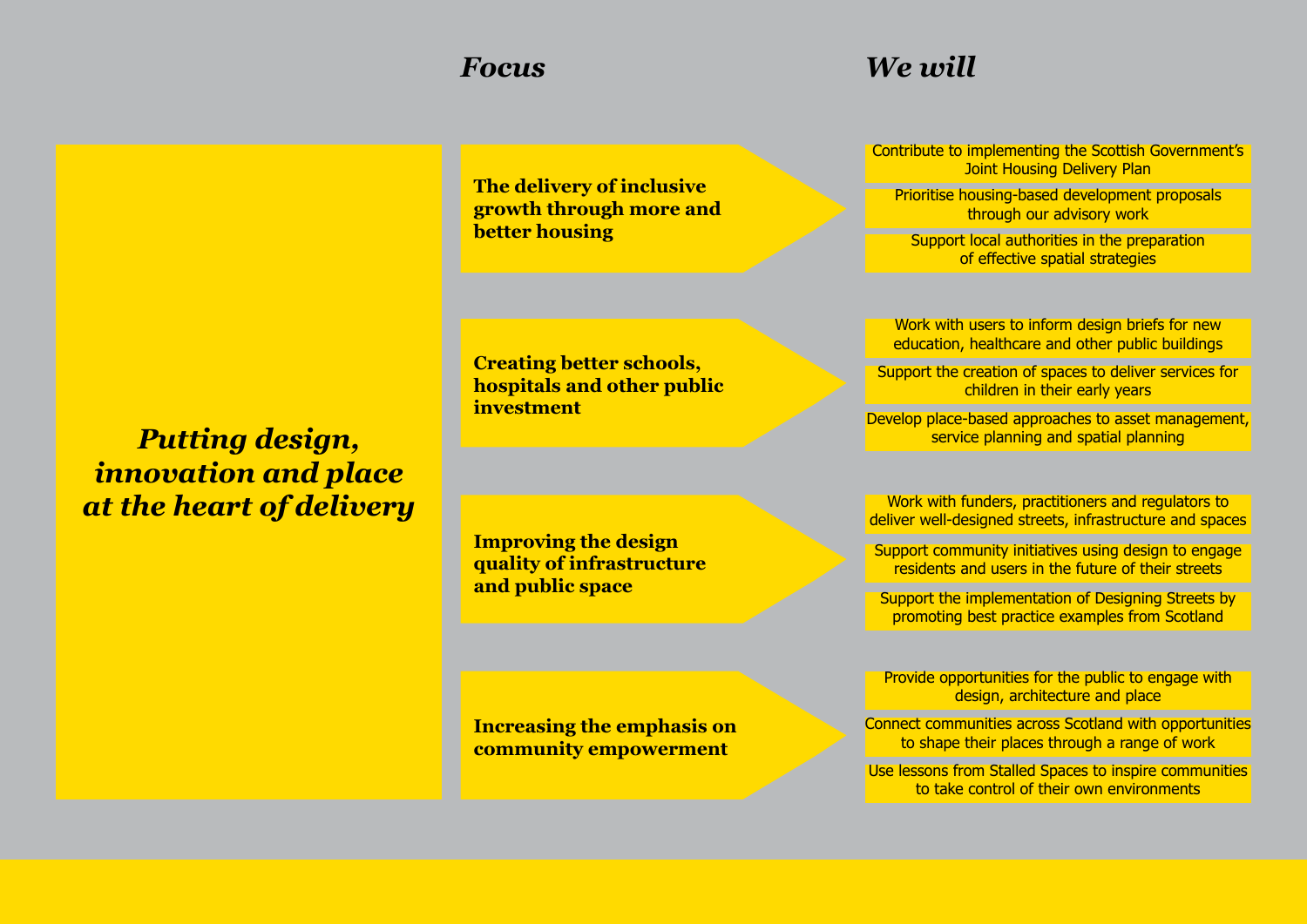# *our work*

*To achieve our objectives our work in 2017/18 will include a broad range of activities to help create a well-designed built environment for all.*

#### **Design Advice**

At the heart of what A&DS does is to provide advice. We do this to achieve our vision of a well-designed built environment. We promote good practice to support those tasked with creating our spaces.

#### **Design Advice: Public Sector**

We will provide advice to help improve the quality of proposals commissioned by public sector especially in the delivery of public housing, city deal projects, town centre living and local authority led regeneration. We will support infrastructure developments in transport and in higher and further education.



**Design Advice for better schools, hospitals and other public investment.** Our aim is to give advice which maximises the benefits of the investment for the whole communities. We will continue to provide design advice to healthcare and learning spaces, ensuring the best possible design outcomes for the users.

#### **Design Advice for Housing** To

support the Scottish Government's ambition to create an additional 50,000 homes, housing is one of our four major focus areas in our new [Corporate Strategy](http://www.ads.org.uk/corp_strategy_17_20/). We will increase our focus on housing advice, both to private sector developers, and to local authorities and others involved in developing our homes.

**Stalled Spaces Scotland** Following its launch in 2014 our Stalled Spaces Scotland programme has reached seven local authorities across Scotland and supported 50 community based projects. In 2017/18 we will share the learning from this project at a special event to celebrate the programme's success. We will also publish a toolkit to support communities across the country in taking on their own projects in the future.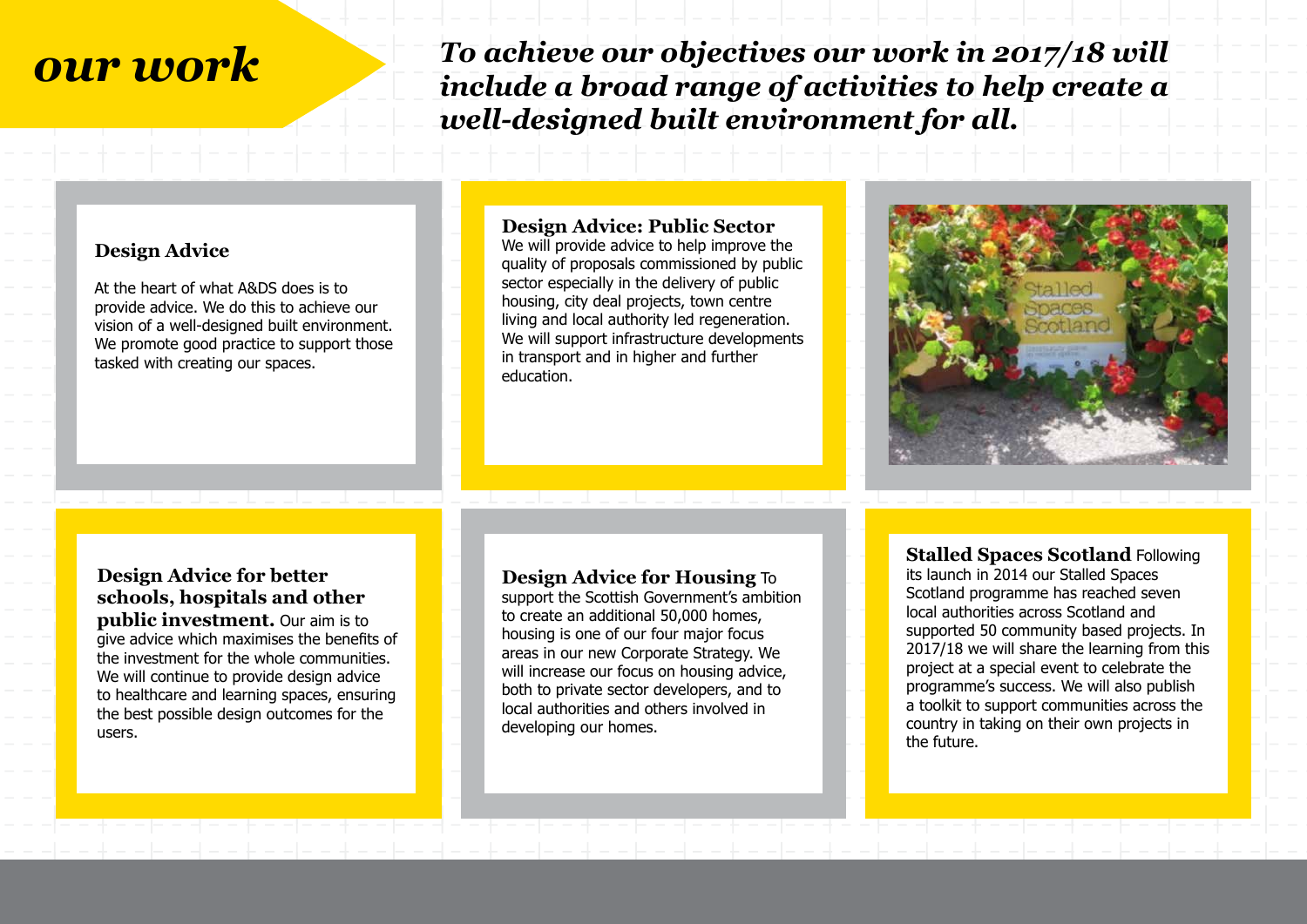**Case studies** A key part of our work is to share the learning from what we do to build capacity with others working in the built environment sector. We will publish a series of case studies illustrating lessons learned and highlighting good practice on themes including health buildings, sustainability, design advice and schools. These will be published and promoted mainly through our digital channels.

#### **Material Considerations: A Library of Sustainable Building Materials** We showcase sustainable, traditional and emerging low carbon building products, to promote and encourage innovation in construction.

The library gives access to a wide ange of Scottish building materials. In 2017/18 we will reach beyond our physical space at The Lighthouse with a digital resource, and we continue to share our learning through a range of events and collaborations.

#### **Town Centre Living advice**

To help support Scotland's town centres and to increase the level of town centre living we will work in partnership with local authorities and investors to increase attractiveness of town centres as places to live. Our work will bring together communities, developers and local authorties to enhance the quality of our town centres.

### **Scotland + Venice 2018** We

will work with the Scotland + Venice Partnership and the Year of Young People in 2018 to curate Scotland's contribution to the world's most prestigious architecture event - the Architecture Biennale, Venice. Responding to the theme of 'Freespace' our ambition is to bring together an engaging and interactive contribution which puts young people at the centre of its creative process.

#### **Simplified Planning Zones**

Our work supports the Scottish Government's work on Simplified Planning Zones, and we will work with Dumfries and Galloway Council to run a pilot programme, as well as undertake research, to explore the potential of this approach and its impact on creating new homes.

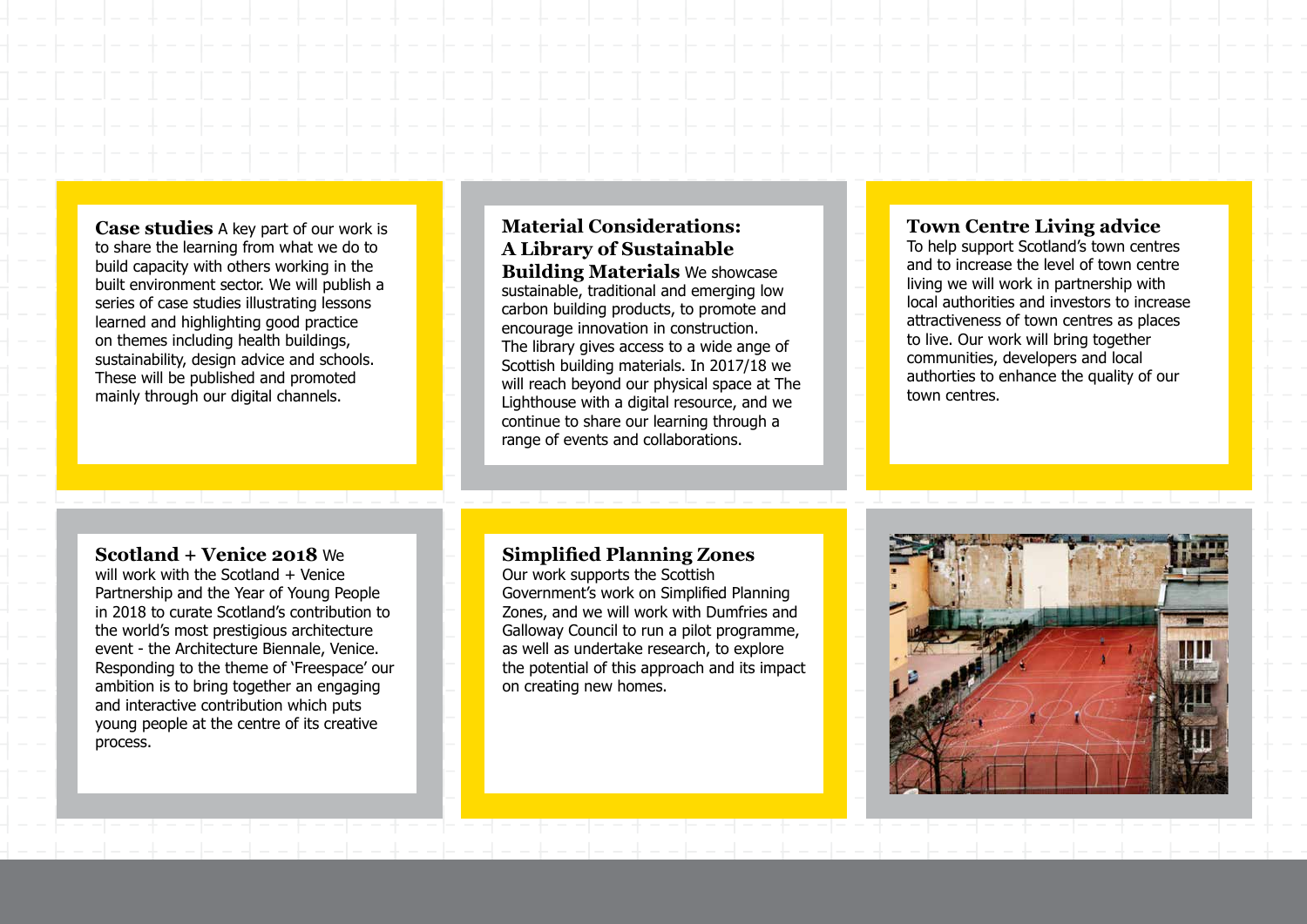# *our work*

### **The A&DS and RIAS Scottish Architecture Student Awards**

2017 An annual award to celebrate the best work of Scotland's architecture students. In 2017 we will revamp the award approach and, in addition to the Andy MacMillan Memorial Lecture, we will hear fast-paced presentations by the shortlisted students. The awards will be showcased in a touring exhibition.

**The Place Standard** This is an award-winning way to evaluate what makes a good place. It was developed by Scottish Government, NHS Health Scotland and Architecture and Design Scotland. The tool allows users to consider the physical and social aspects of a place. In 2017 we will continue to work in partnership to promote the Place Standard, including events with communities, international organisations and at the CityLink Festival in Copenhagen (September 2017).

**Project Helpful** We will continue to grow our use of our social media channels, ensuring that the content we provide is helpful to our audiences, attractively presented and relevant to their needs, allowing us to promote the learning from our advice.

### **Local Authority Urban**

**Design Forum:** By organising a series of events and briefings on a range of topics we will continue to support network of practitioners within local authorities. This network allows them to learn from each other, while providing us with vital feedback on the issues facing design professionals in local authorities.



#### **Public Sector Clients Forum**

We will organise events and briefing materials to support those in the public sector tasked with procuring public buildings. We will share our experience and act as a convener for a space where 'clients' from the public sector can share experience, learning and ideas from across the public sector.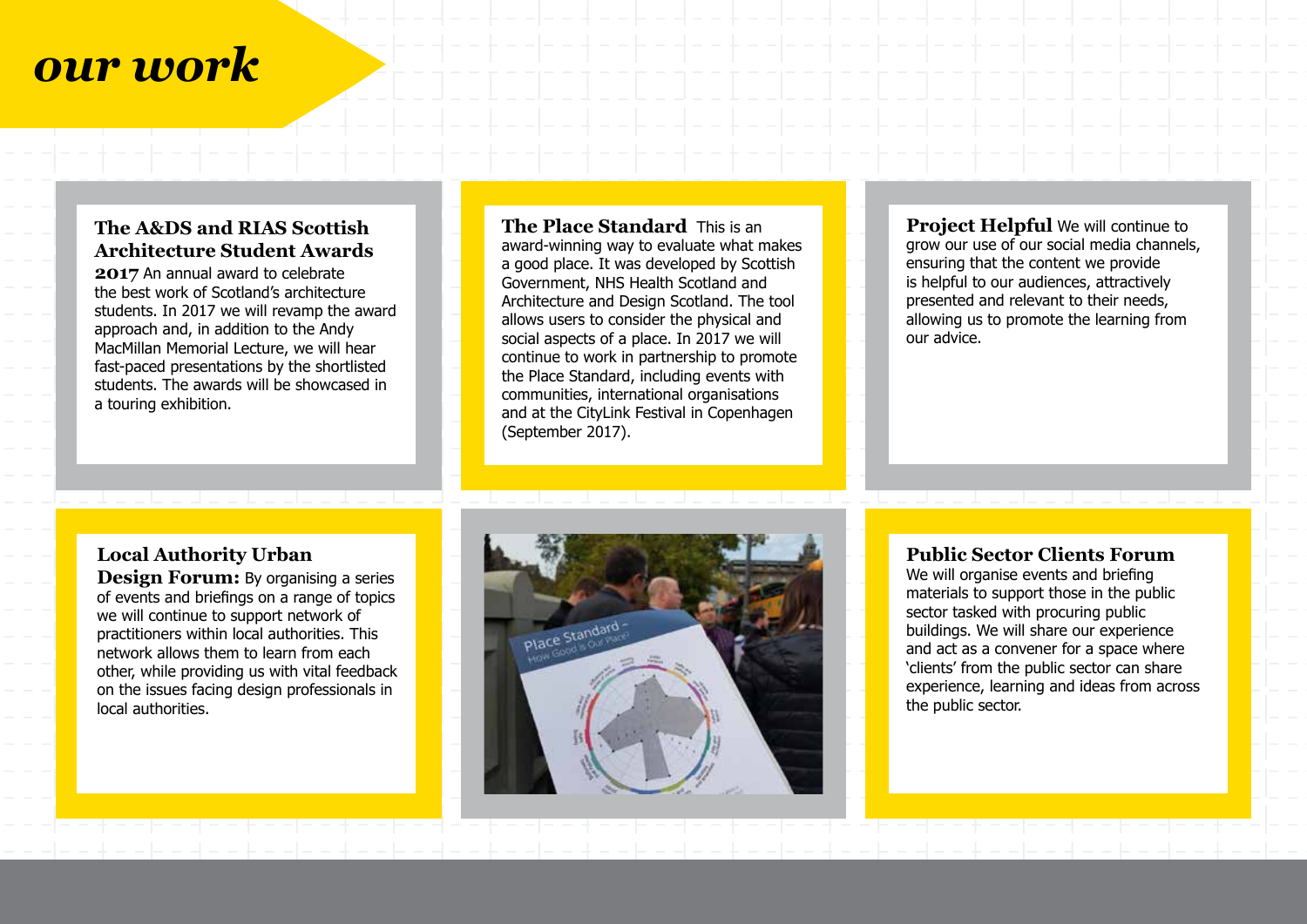#### **Exhibitions and Awards**:

We will curate and display a range of exhibitions including the winning entries in the Timber Awards, which showcases the best innovation in timber in Scotland. We will also work in partnerships to share the best in architecture and design including collaborating with the University of Strathclyde through the Critical Path series of exhibition and events and other opportunities as they arise.





**Local Design Review:** To help support the design quality of developments across the country we will support a growing network of local design review panels. We aim to support this network to increase community engagement with design and provide training and briefing as necessary.



#### **Supporting better learning**

**spaces:** We will continue to support those involved in creating learning spaces across the country. We provide a range of ways to achieve briefing that is led by the learner, leading to co-production of spaces and innovation in design approach. We will support Scotland's first Education Buildings Conference in November 2017, and will produce a range of briefing materials as part of this major event.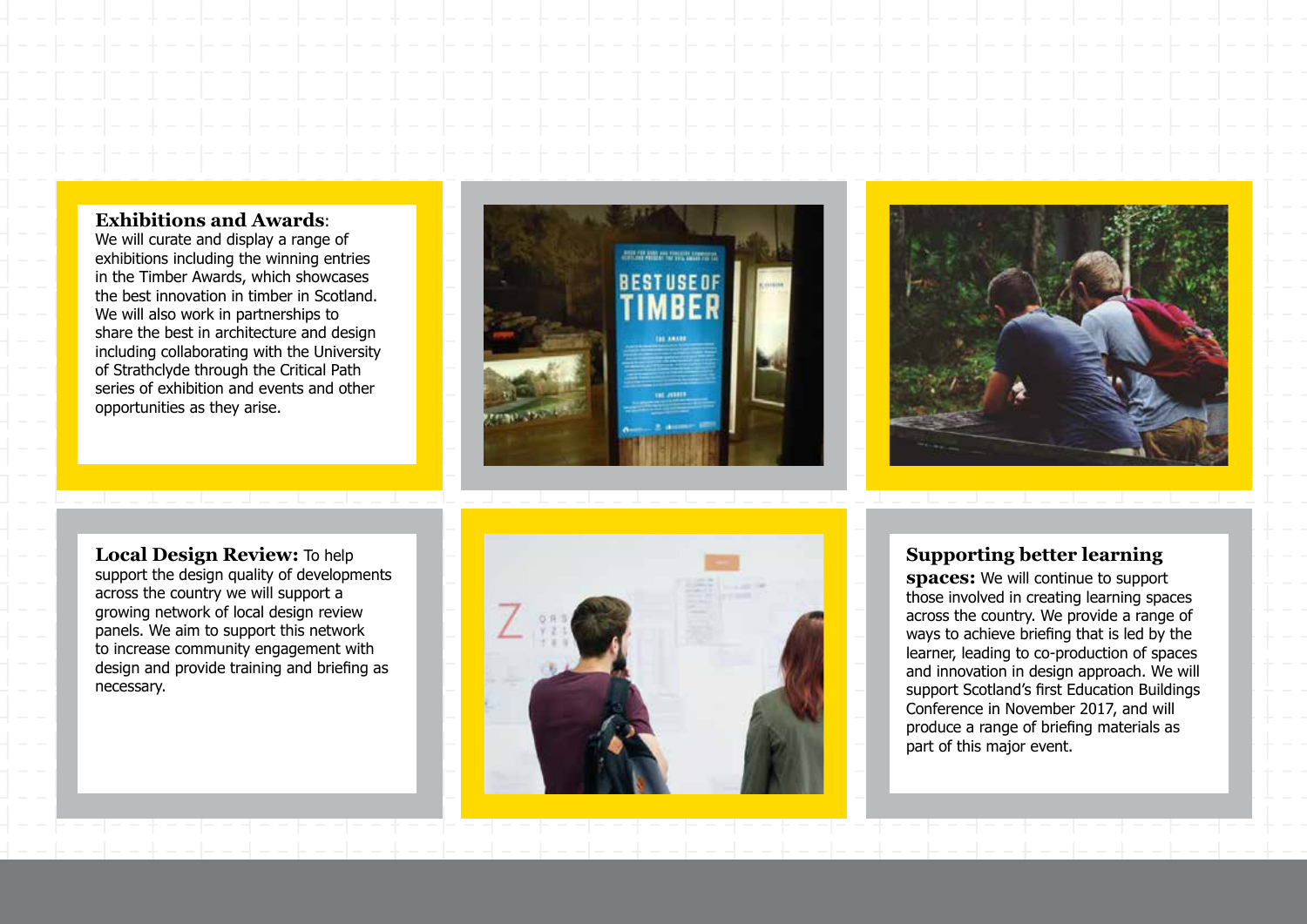*Keep in touch! Sign up for news on www.ads.org.uk*